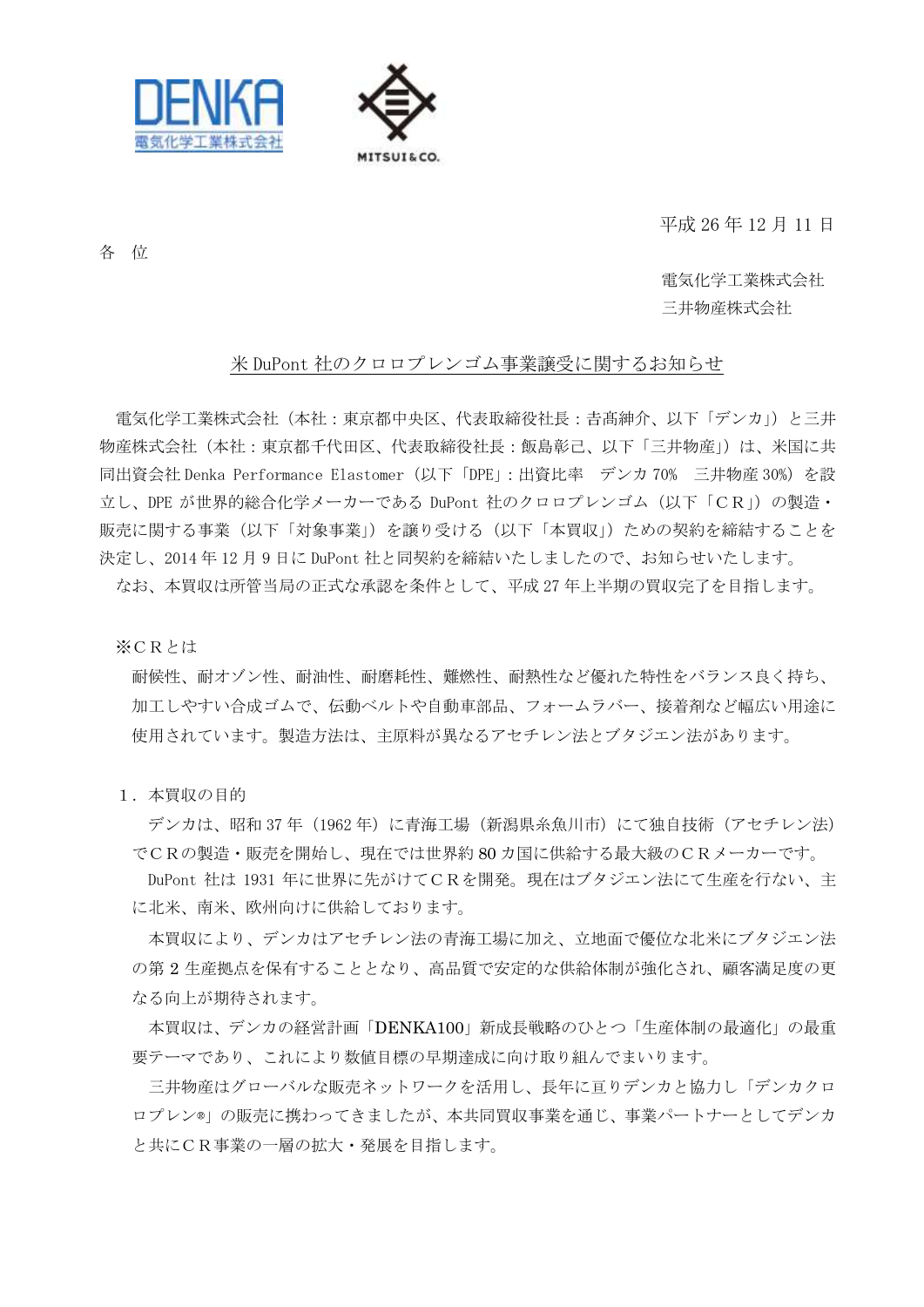## 2.本買収の概要

 DuPont 社より、同社パフォーマンスポリマーズ部門の一部であるCR事業を取得いたします。 その概要は以下のとおりです。

|     | 怵 | 象 | 事 | 業 | DuPont 社が保有するCRの製造・販売に関する事業                     |  |  |
|-----|---|---|---|---|-------------------------------------------------|--|--|
| (2) | 事 | 業 | 拠 |   | 点   工場所在地 米国 : ルイジアナ州 La Place Pontchartrain 工場 |  |  |
| (3) | 従 | 業 | 員 |   | 数   約235名                                       |  |  |

※買収金額は 100 億円から 140 億円を想定しております。

※買収後のデンカのCRの事業はおよそ 500 億円規模を想定しております。

3.DuPont 社の概要

| (1) | 名         |   |   |   | 称     | E. I. du Pont de Nemours and Company       |
|-----|-----------|---|---|---|-------|--------------------------------------------|
| (2) | 所         | 在 |   |   | 地     | デラウェア州ウィルミントン市 (アメリカ)                      |
| (3) | 代表者の役職・氏名 |   |   |   |       | Chair of the Board & CEO Ellen J. Kullman  |
| (4) | 事         | 業 |   | 内 | 容     | 科学技術を基盤とした製品・技術・サービスの提供                    |
| (5) | 資         |   | 本 |   | 金     | 541 百万ドル (2013年12月末)約650億円(120円/\$)        |
| (6) | 設         | 立 |   | 年 | 1802年 |                                            |
| (7) | 連         | 結 | 純 | 資 | 産     | 16,286 百万ドル (2013年12月末)約1兆9,500億円(120円/\$) |
| (8) | 連         | 結 | 総 | 資 | 産     | 51,499百万ドル (2013年12月末)約6兆1,800億円(120円/\$)  |

(DuPont 社「ANNUAL REPORT 2013」を参考に作成)

#### 4.今後のスケジュール

| 契約締結日    | 平成 26年12月9日                                    |
|----------|------------------------------------------------|
| 事業譲り受け期日 | 平成 27 年上半期(予定)<br>(注) 本件の実行は所管当局の正式承認が前提となります。 |

|                                             | F |
|---------------------------------------------|---|
| 【本発表に関するお問合せ先】                              |   |
| 電気化学工業株式会社                                  |   |
| $CSR \cdot \Delta$ 報室<br>$03 - 5290 - 5511$ |   |
| 三井物産株式会社                                    |   |
| 広報部報道室<br>$03 - 3285 - 7562$                |   |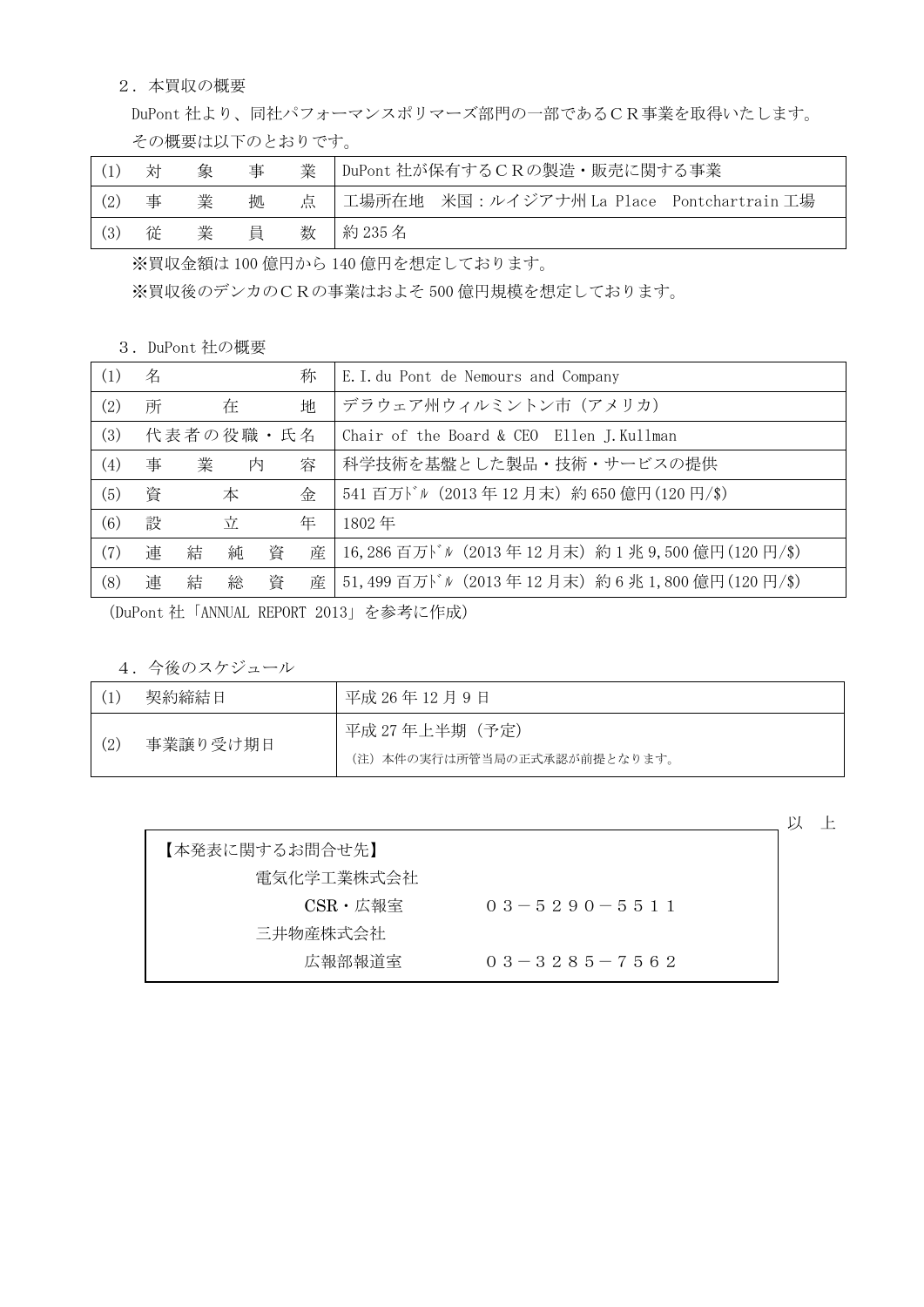# **News Release**





248- 583-8112 +81 3-5290-5511 carole.a.davies@dupont.com csr-koho@denka.co.jp

Contacts: **DuPont - United States DENKI KAGAKU KOGYO K. K. (DENKA) – Japan** Carole Davies CSR & Corporate Communications Dept.

### **DuPont to Sell DuPont™ Neoprene to Denka Performance Elastomer LLC**

WILMINGTON, Del., Dec. 10, 2014 – Today, DuPont Performance Polymers and DENKA (Denki Kagaku Kogyo K.K. TSE:4061) announced they have signed a definitive agreement to sell DuPont™ Neoprene polychloroprene to Denka Performance Elastomer LLC, a new joint venture company owned 70 percent by DENKA and 30 percent by Mitsui (Mitsui & Co., Ltd. TSE:8031). The sale is expected to close in the first half of 2015 pending receipt of customary regulatory approvals. Financial terms of the deal are not being disclosed.

Neoprene, invented by DuPont in 1931, is a synthetic rubber used for many chemical and weather-resistant products such as wet suits and orthopedic braces. It also is used as a base resin in adhesives, electrical insulation and coatings. DuPont is a leading producer of Neoprene polychloroprene in North America through manufacturing operations at its Pontchartrain Works site in La Place, La. Approximately 235 employees in the United States will be included in the transaction.

"Neoprene has been an important product line within DuPont Performance Polymers and we believe it will truly thrive as part of the Denka Performance Elastomer portfolio," said [Patrick E. Lindner,](http://www.dupont.com/corporate-functions/our-company/leadership/executive-leadership/articles/lindner.html) president of DuPont Performance Polymers. "This agreement further enables the DuPont Performance Polymers business to focus on innovative new offerings that drive profitable growth both today and over the long term."

"We are excited to welcome Neoprene and the employees who manage this product," said Shinsuke Yoshitaka, DENKA president & CEO. "Chloroprene rubber is our core business and the acquisition from DuPont will largely contribute to our further sustainable growth. Also, DENKA can establish a flexible supply structure with high-quality products. Furthermore, we expect to enjoy synergies with our Research & Development and technical services, which are our strengths. I believe that these positive effects will enable us to serve the market and the customers much better."

DENKA was founded in 1915 and is headquartered in Tokyo, Japan. DENKA manufactures and distributes a wide range of chemical products, encompassing organic and inorganic materials, polymer processing, electronic materials and pharmaceuticals. Since 1962, DENKA has been manufacturing polychloroprene in its plant in Omi, Japan, using the acetylene method of polychloroprene production.